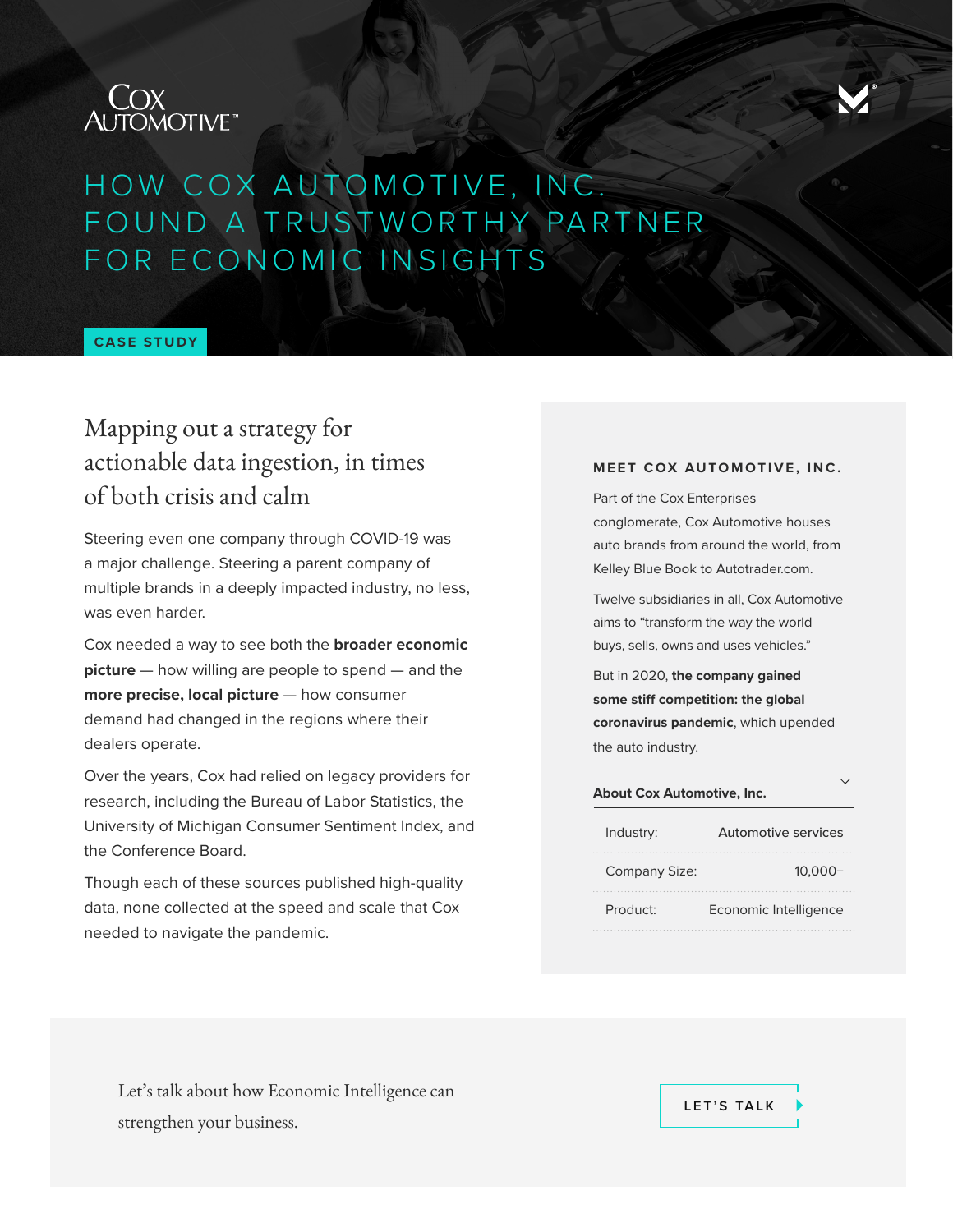#### **MORNING CONSULT VS LEGACY PROVIDERS**

On the following page, see how Morning Consult stacks up against the traditional sources that Cox previously used.

|                                                                                      | <b>MORNING CONSULT VS LEGACY PROVIDERS</b> |                                                    |               |                          |                                        |  |
|--------------------------------------------------------------------------------------|--------------------------------------------|----------------------------------------------------|---------------|--------------------------|----------------------------------------|--|
|                                                                                      | Publication<br>Frequency                   | <b>Sample Size</b>                                 | Geography     | Ability to<br>Customize? | Mode of Data<br>Collection             |  |
| <b>Bureau of Labor</b><br><b>Statistics' Current</b><br><b>Employment Statistics</b> | Monthly                                    | 88,378<br>respondents<br>per month*                | U.S. only     | <b>No</b>                | Telephone,<br>fax, internet<br>or mail |  |
| <b>University of Michigan</b><br><b>Consumer Sentiment</b><br>Index                  | Monthly                                    | 500<br>respondents<br>per month                    | U.S. only     | <b>No</b>                | Telephone                              |  |
| <b>Conference Board's</b><br><b>Consumer Confidence</b><br>Survey                    | Monthly                                    | $^{\prime\prime}3,000$<br>respondents<br>per month | U.S. only     | <b>No</b>                | Online                                 |  |
| М<br><b>Morning Consult</b><br><b>Economic Intelligence</b>                          | Daily                                      | >300,000<br>respondents<br>per month               | 40+ countries | Yes                      | Online                                 |  |

### Building data into future strategic planning

Cox Automotive partnered with Morning Consult to more accurately chart a course for building data into their strategic planning. Through our collaboration, the company receives:

#### **INDUSTRY INSIGHTS THAT NO OTHER COMPANY HAS**

With Morning Consult's intelligence, Cox is becoming a source of breaking news on the auto industry. Each week, the client receives reports on consumer demand for vehicles and incorporates these insights into the broad economic analyses it publishes weekly for industry professionals. This long-term forecasting reinforces Cox's leadership in the field and establishes the company as a key player in the industry.